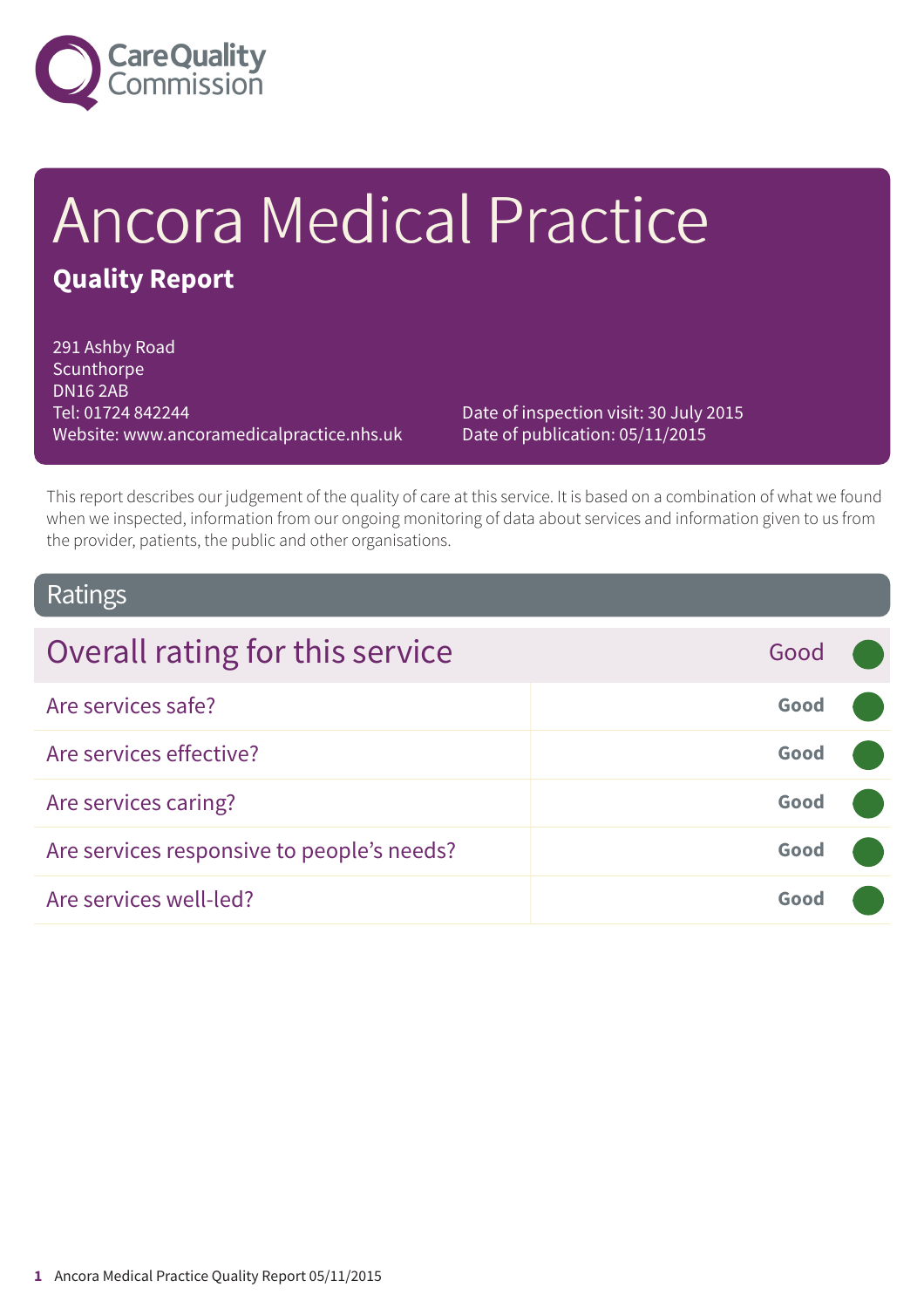# Summary of findings

### **Contents**

| Page           |
|----------------|
| $\overline{2}$ |
| 3              |
| 5              |
| $\overline{7}$ |
|                |
| 8              |
| 8              |
| 8              |
| 8              |
| 10             |
|                |

### Overall summary

### **Letter from the Chief Inspector of General Practice**

We carried out an announced comprehensive inspection at Ancora Medical Practice on 30 July 2015.

Overall the practice is rated as good.

Our key findings across all the areas we inspected were as follows:

- Staff understood and fulfilled their responsibilities to raise concerns, and to report incidents and near misses. Information about safety was recorded, monitored, appropriately reviewed and addressed.
- There were systems in place to reduce risks to patient safety for example, infection control procedures.
- Patients' needs were assessed and care was planned and delivered following best practice guidance.
- Staff had received training appropriate to their roles and any further training needs had been identified and planned.
- Patients said they were treated with compassion, dignity and respect and they were involved in their care and decisions about their treatment.
- Information about services and how to complain was available and easy to understand.
- Patients said they found it easy to make an appointment with a named GP and that there was continuity of care, with urgent appointments available the same day.
- The practice had good facilities and was well equipped to treat patients and meet their needs.
- There was a clear leadership structure and staff felt supported by management. The practice proactively sought feedback from staff and patients, which it acted on.

### **Professor Steve Field (CBE FRCP FFPH FRCGP)**

Chief Inspector of General Practice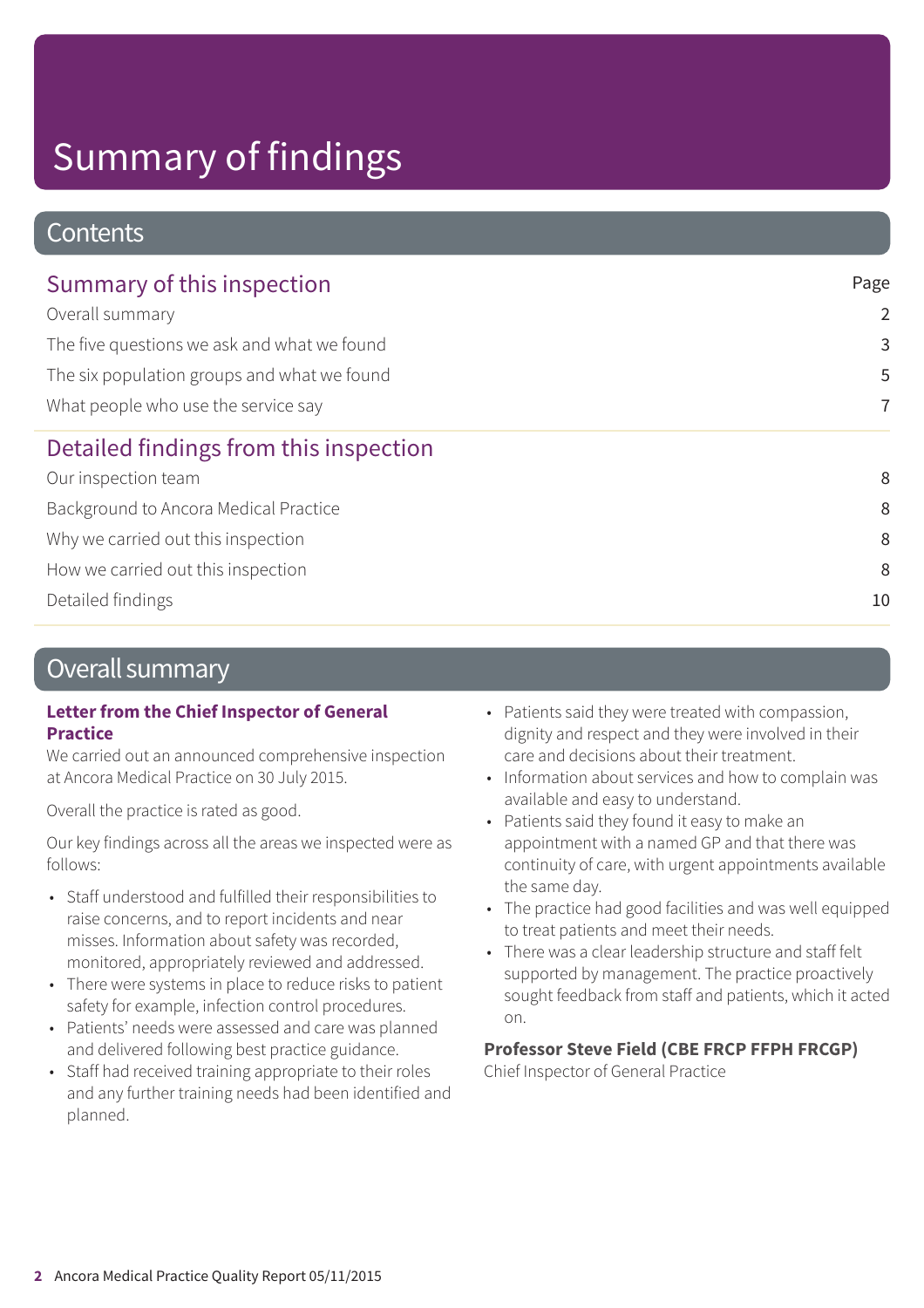### The five questions we ask and what we found

We always ask the following five questions of services.

### **Ar e services safe ?**

The practic e is rated as good for providing saf e services. Staff understood and fulfilled their responsibilities t o raise concerns and t o report incidents and near misses. Lessons wer e learned and communicated widely t o support improvement. Information about saf ety was recorded, monitored, appropriately r eviewed and addressed. Risks to patients were assessed and well managed. Ther e wer e sufficient number s of staff with an appropriat e skill mix t o keep patients safe. Appropriat e recruitment checks had been carried out on staff.

#### **Ar e services effective ?**

The practice is rated as good for providing effective services. Data showed patient out comes wer e at or above averag e for the locality. Staff referred to guidance from the National Institute for Health and Care Excellence and used it routinely. Patients' needs were assessed and car e was planned and delivered in line with current legislation. This included assessing capacity and promoting good health. Staff had received training appropriat e t o their roles and any further training needs had been identified and appropriat e training planned t o mee t these needs. Ther e was evidenc e of appraisals and personal development plans for all staff. The healthcar e assistants had their performance reviewed annually against a comprehensive set of compe tencies. Staff worked with multidisciplinar y t eams and ther e wer e systems in plac e t o ensur e appropriat e information was shared.

#### **Ar e services caring ?**

The practice is rated as good for providing caring services. Patients' views gathered at inspection demonstrated the y wer e tr eated with compassion, dignity and respect and they were involved in decisions about their care and treatment. We also saw that staff treated patients with kindness and respect and maintained confidentiality. Data from the National GP Patient Survey showed that patients rated the practice as slightly above others for several aspects of care compared t o local and national averages.

#### **Ar e services responsive t o people ' s needs ?**

The practice is rated as good for providing responsive services. It r eviewed the needs of its local population and worked t o improve services t o patients. Patients said the y could mak e an appointment with a named GP and that ther e was continuity of care. Ur gent appointments available the same day. The practic e had good facilities and was well equipped to treat patients and meet their

**Good –––**

**Good –––**

**Good –––**

**Good –––**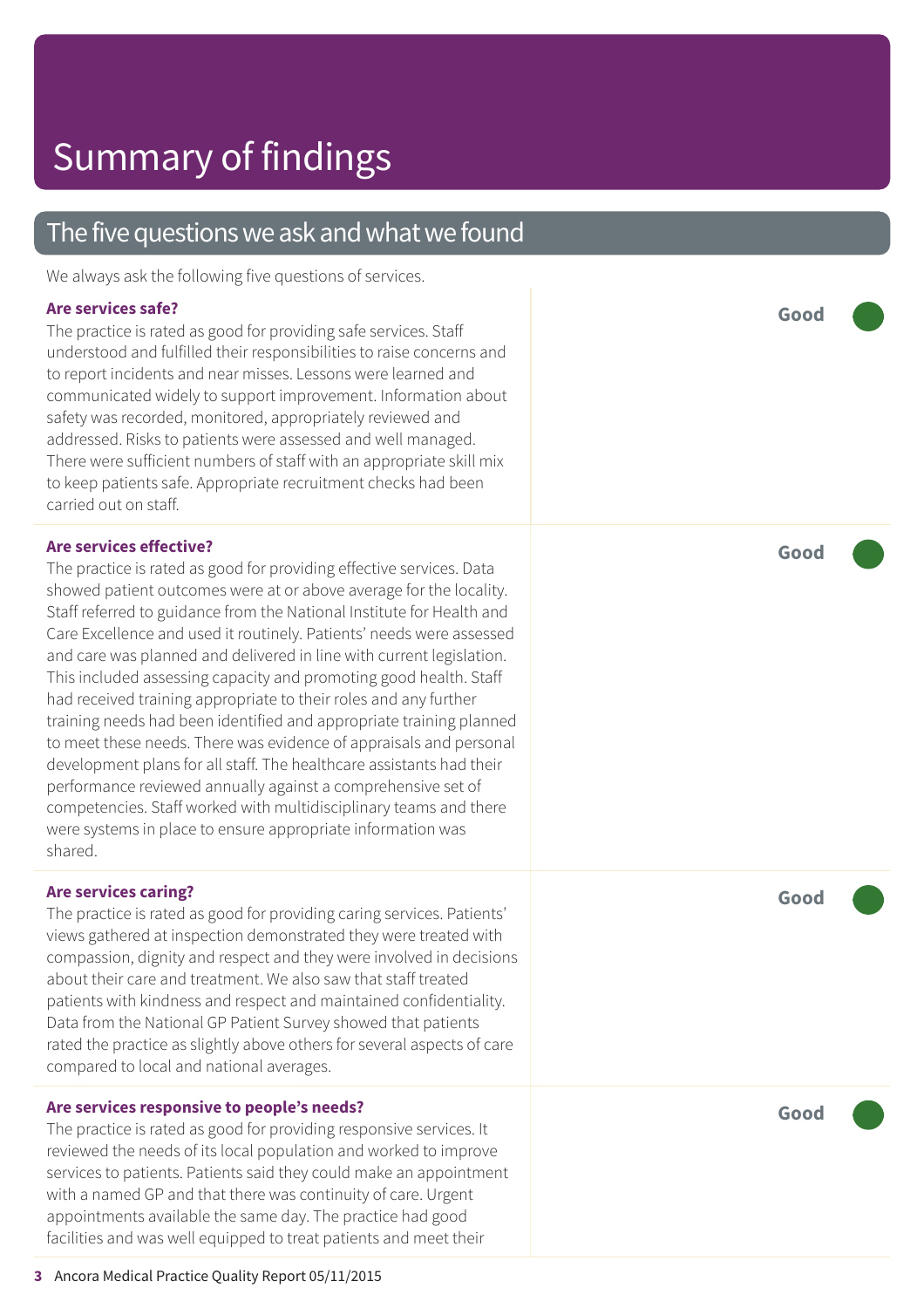## Summary of findings

needs. Information about how to complain was available and easy to understand and evidence showed that the practice responded quickly to issues raised. Learning from complaints was shared with staff.

#### **Are services well-led?**

The practice is rated as good for being well-led. It had a clear vision and strategy. Governance arrangements were underpinned by a clear leadership structure and staff felt supported by management. The practice had policies and procedures to govern activity. There were systems in place to monitor and improve quality and identify risk. The practice proactively sought feedback from staff and patients, which it acted on and had an active PPG. Staff had received inductions, regular performance reviews and attended staff meetings and events. The practice was aware of future challenges and was working towards meeting these.

**Good –––**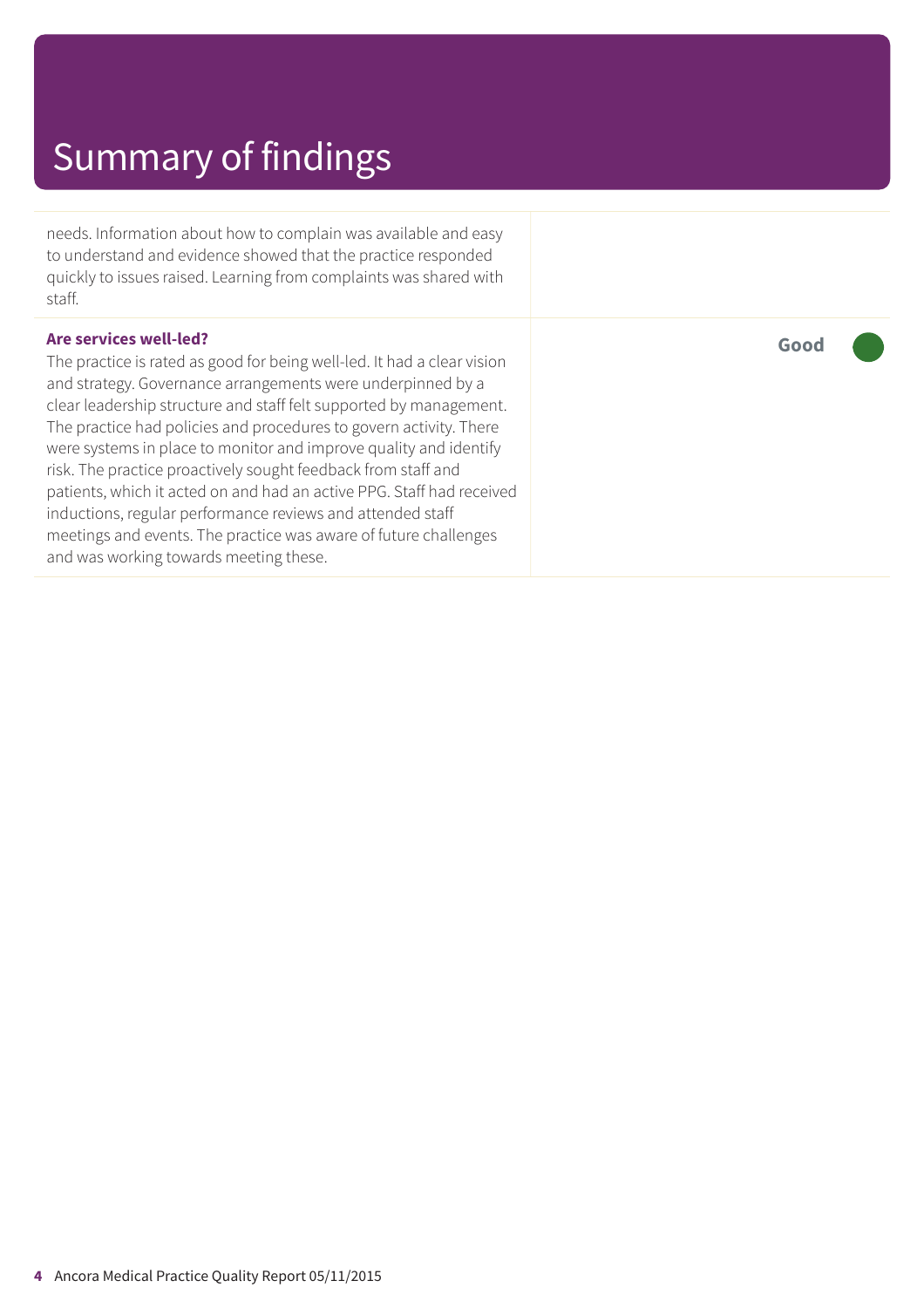### The six population groups and what we found

We always inspect the quality of care for these six population groups.

#### **Older people**

The practice is rated as good for the care of older people. Nationally reported dat a showed that out comes for patients wer e good for conditions commonly found in older people. The practic e offered proactive, personalised care to meet the needs of the older people in its population and had a range of enhanced services including for dementia. It was responsive to the needs of older people and had developed the "Green Book " which provided advic e and support for older patients. The practic e offered home visits and usual doctor appointments t o improve continuity of care.

The practice had regular contact with community nurses and participated in meetings with other healthcar e professionals t o discuss any concerns.

#### **People with long term conditions**

The practice is rated as good for the care of people with long-term conditions. Nursing staff had lead roles in chronic disease management and patients at risk of hospital admission wer e identified as a priority. Longer appointments and home visits wer e available when needed. All these patients had a named GP and a structured annual review to check that their health and medication needs wer e being me t. For those people with the most complex needs, the named GP worked with relevant health and care professionals t o deliver a multidisciplinar y packag e of care. The practic e also identified patients who had had an unplanned admission and worked with other agencies to review care and support to minimise further admissions.

#### **Families, children and young people**

The practice is rated as good for the care of families, children and young people. Ther e wer e systems in plac e t o identify and follow up children living in disadvantaged circumstances and who wer e at risk. Immunisation rates wer e good for all standar d childhood immunisations. Patients told us that children and young people wer e tr eated in an ag e-appropriat e way and wer e recognised as individuals. Appointments wer e available outside of school hour s and the premises wer e suitable for children and babies. We saw good examples of joint working with midwives, health visitor s and school nurses. The practic e sent out congratulation cards on the birth of a ne w baby and invited mother and baby in for a one stop appointment for a post-natal check-up for the mother and the eight week baby check and first vaccinations.

**Good –––**

**Good –––**

**Good –––**

**5** Ancora Medical Practice Quality Report 05/11/2015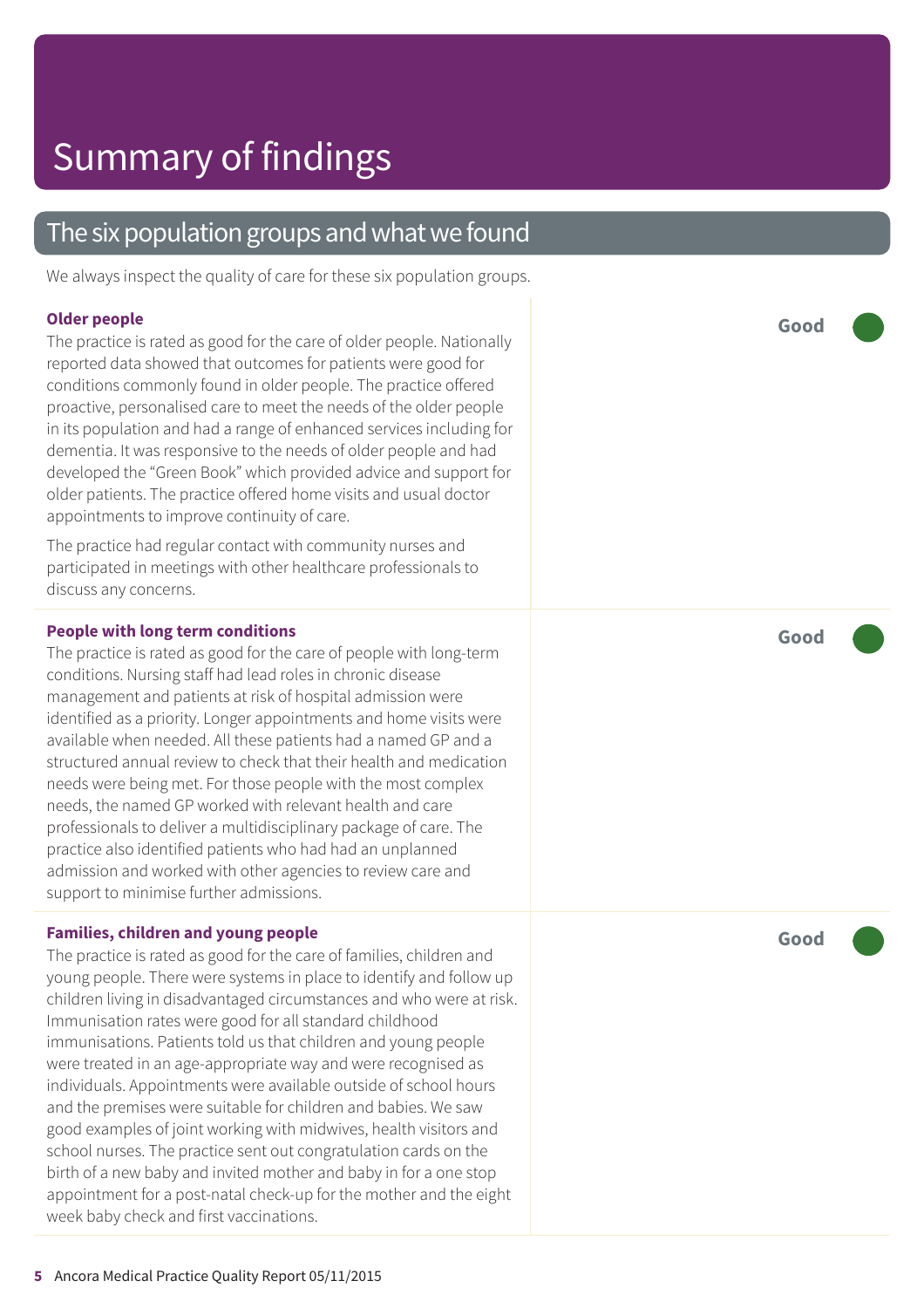## Summar y of findings

#### **Working ag e people (including those recently r etired and students)**

The practice is rated as good for the care of working-age people (including those recently retired and students). The needs of this population group had been identified and the practic e had adjusted the services it offered to ensure these were accessible, flexible and offered continuity of care. For example, the practic e offered later opening times on Tuesday , Wednesday and Thursday evenings until 8.00pm for those people who could not attend during normal opening hours. The practice was proactive in offering online services as well as a full rang e of health promotion and screening that reflects the needs for this ag e group.

#### **People whose circumstances may mak e them vulnerable**

The practice is rated as good for the care of people whose circumstances may mak e them vulnerable. The practic e held a register of patients living in vulnerable circumstances including those with a learning disability and carried out annual health checks for people in this group. It provided easy r ead booklets on health advice, such as screening for bowel cancer. Longer appointments wer e available for people with a learning disability.

The practice regularly worked with multi-disciplinary teams in the case management of vulnerable people. For example it worked with the Active Recover y (substanc e misuse) group t o support patients dealing with substanc e misuse.

Staff kne w how t o recognise signs of abuse in vulnerable adults and children. Staff wer e awar e of their responsibilities r e garding information sharing, documentation of saf eguarding concerns and how to contact relevant agencies in normal working hours and out of hours.

#### **People experiencing poor mental health (including people with dementia)**

The practice is rated as good for the care of people experiencing poor mental health (including people with dementia). Patients experiencing poor mental health received an annual physical health check. The practice regularly worked with multi-disciplinary teams in the case management of people experiencing poor mental health, including those with dementia. It carried out advanc e car e planning for patients with dementia and had incorporated into the "Green Book " information on family and lif e histor y , what worried people and how the y took medication amongst other information.

Staff had received training on how t o car e for people with mental health needs and dementia and had named clinicians who dealt with r eviews of patients with dementia or other mental health problems.

**Good –––**

**Good –––**

**Good –––**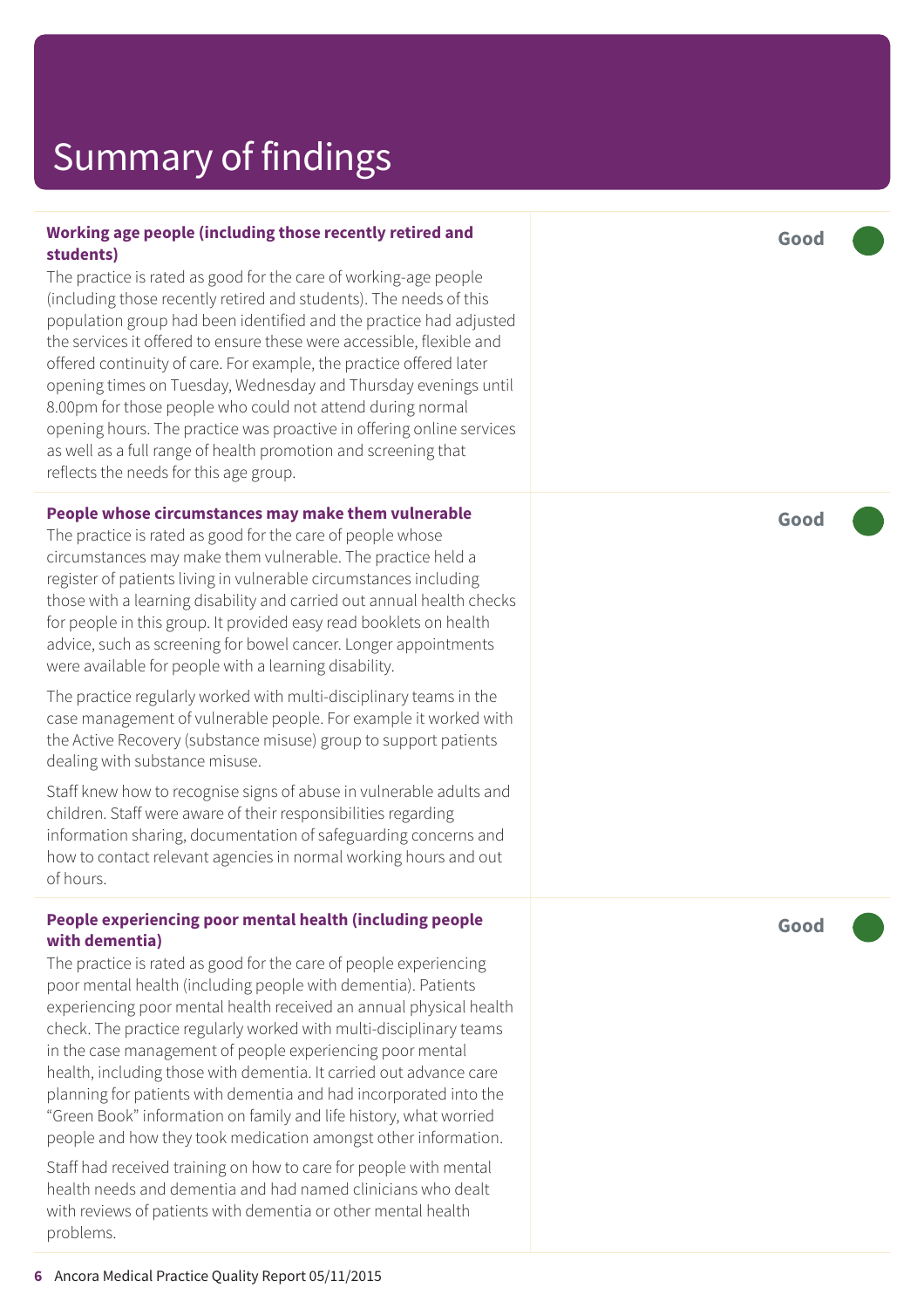### What people who use the service say

In the NHS England GP Patient Survey of 123 responses, 96.6% of patients had trust and confidence in the last GP they saw or spoke to, while 92% said their GP was good or very good at treating them with care and concern. 95.6% said that the last nurse they spoke to was good at listening to them. 93.1% or respondents found the receptionists to be helpful. These results were all above the Clinical Commissioning Group (CCG) and England averages.

Results which were below average included 31.9% of patients who said that the usually waited 15 minutes or less for an appointment.

We spoke to three members of the Patient Participation Group (PPG) and 12 patients as part of the inspection. We also collected 16 CQC comment cards which were sent to the practice before the inspection, for patients to complete.

All the patients we spoke to and the comment cards indicated they were highly satisfied with the service provided. Patients said they were treated with dignity and respect and that staff were professional, friendly and caring. Patients said that their needs were responded to and they received the care that they needed. Patients said they were treated as individuals and involved in their care.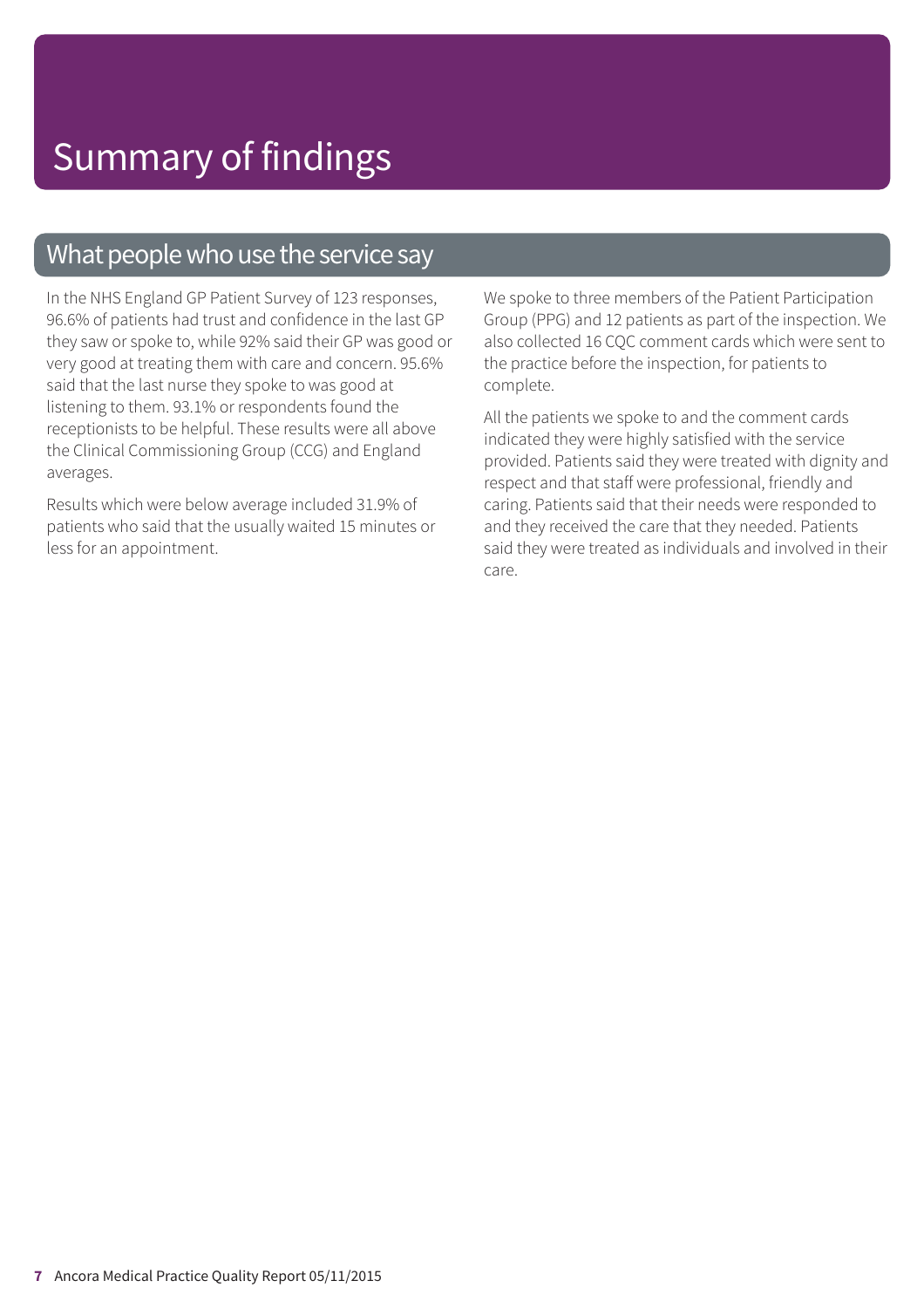

# Ancora Medical Practice **Detailed findings**

### Our inspection team

### **Our inspection team was led by:**

Our inspection team was led by a CQC Lead Inspector and included a GP specialist advisor, a Practice Nurse and an Expert by Experience.

### **Background to Ancora** Medical Practice

Ancora Medical Practice provides General Medical Services to approximately 17,690 patients living in Scunthorpe and surrounding villages, including Messingham, Appleby and Scotter. Services are provided from the main surgery at Ashby Road, Scunthorpe and also from a smaller branch surgery at Detuyll Street, Scunthorpe. We inspected both locations as part of the process. GPs work across both sites and patients can choose to attend at any surgery, with services, such as chronic disease clinics being provided at both surgeries.

There are eight GP partners and two salaried GPs. Four of the GPs are female and six male which ensures that patients can be seen by a male or female GP as they choose. There is a nurse practitioner, three practice nurses and seven healthcare assistants. They are supported by a team of management, reception and administrative staff. The practice also has a team of five cleaning staff. The practice is accredited as a training practice and supports GP registrars and medical students. The practice also provides training to eight other practices in the area as part of Lindsey Health.

The practice is in a comparatively deprived area and has a higher than average number of patients with health related problems in daily life and patients in receipt of Disability Allowance.

The practice is registered with the Care Quality Commission (CQC) to provide the regulated activities of diagnostic and screening procedures; family planning; surgical procedures, and treatment of disease, disorder and injury.

The practice is open 8.00am to 6.30pm Monday and Friday with extended hours on a Tuesday, Wednesday and Thursday From 6.30pm until 8.00pm. Out of Hours services are provided through Core Care, which patients' access via the 111 service.

The practice also offers a wide range of enhanced services including extended hours, learning disabilities, minor surgery and timely diagnosis and support for people with dementia.

### Why we carried out this inspection

We carried out a comprehensive inspection of the services under section 60 of the Health and Social Care Act 2008 as part of our regulatory functions. We carried out a planned inspection to check whether the provider was meeting the legal requirements and regulations associated with the Health and Social Care Act 2008 and to provide a rating for the services under the Care Act 2014.

Please note that when referring to information throughout this report, for example any reference to the Quality and Outcomes Framework data, this relates to the most recent information available to the CQC at that time.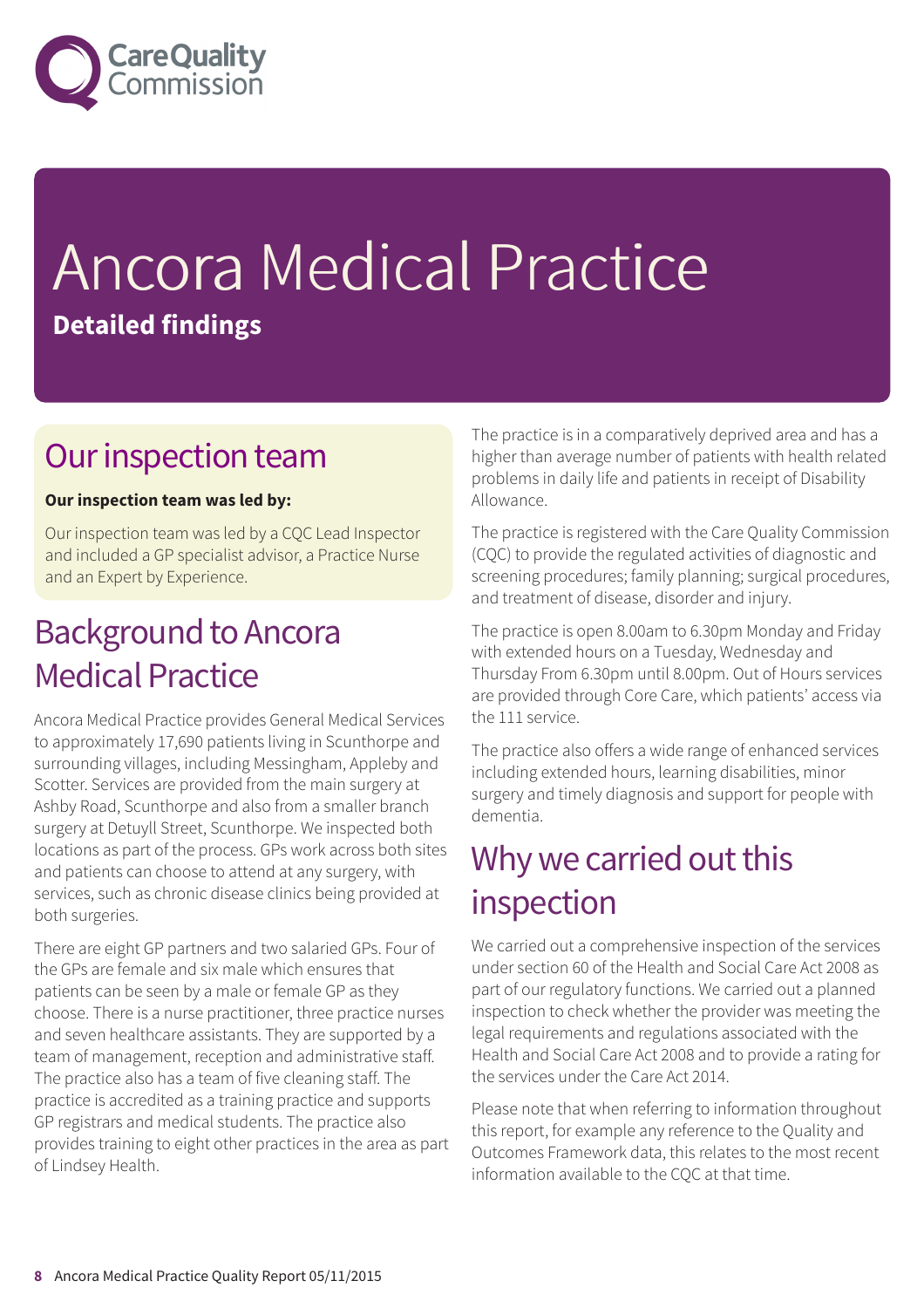# Detailed findings

### How we carried out this inspection

To get to the heart of patients' experiences of care and treatment, we always ask the following five questions:

- Is it safe?
- Is it effective?
- Is it caring?
- Is it responsive to people's needs?
- Is it well-led?

We also looked at how well services are provided for specific groups of people and what good care looks like for them. The population groups are:

- Older people
- People with long-term conditions
- Families, children and young people
- Working age people (including those recently retired and students)
- People whose circumstances may make them vulnerable
- People experiencing poor mental health (including people with dementia).

Before our inspection we carried out an analysis of data from our Intelligent Monitoring system. We also reviewed information we held and asked other organisations and key stakeholders to share what they knew about the service. We reviewed the practice's policies, procedures and other information the practice provided before the inspection. The information reviewed did not highlight any significant areas of risk across the five key question areas.

We carried out an announced inspection on 30 July 2015.

We reviewed all areas of the surgeries, including the administrative areas. We sought views from patients both face-to-face and via comment cards. We spoke with the practice manager, GPs, nursing staff, administrative and reception staff.

We observed how staff handled patients attending for appointments and how information received from patients ringing the practice was handled. We reviewed how the GPs made clinical decisions. We reviewed a variety of documents used by the practice to run the service.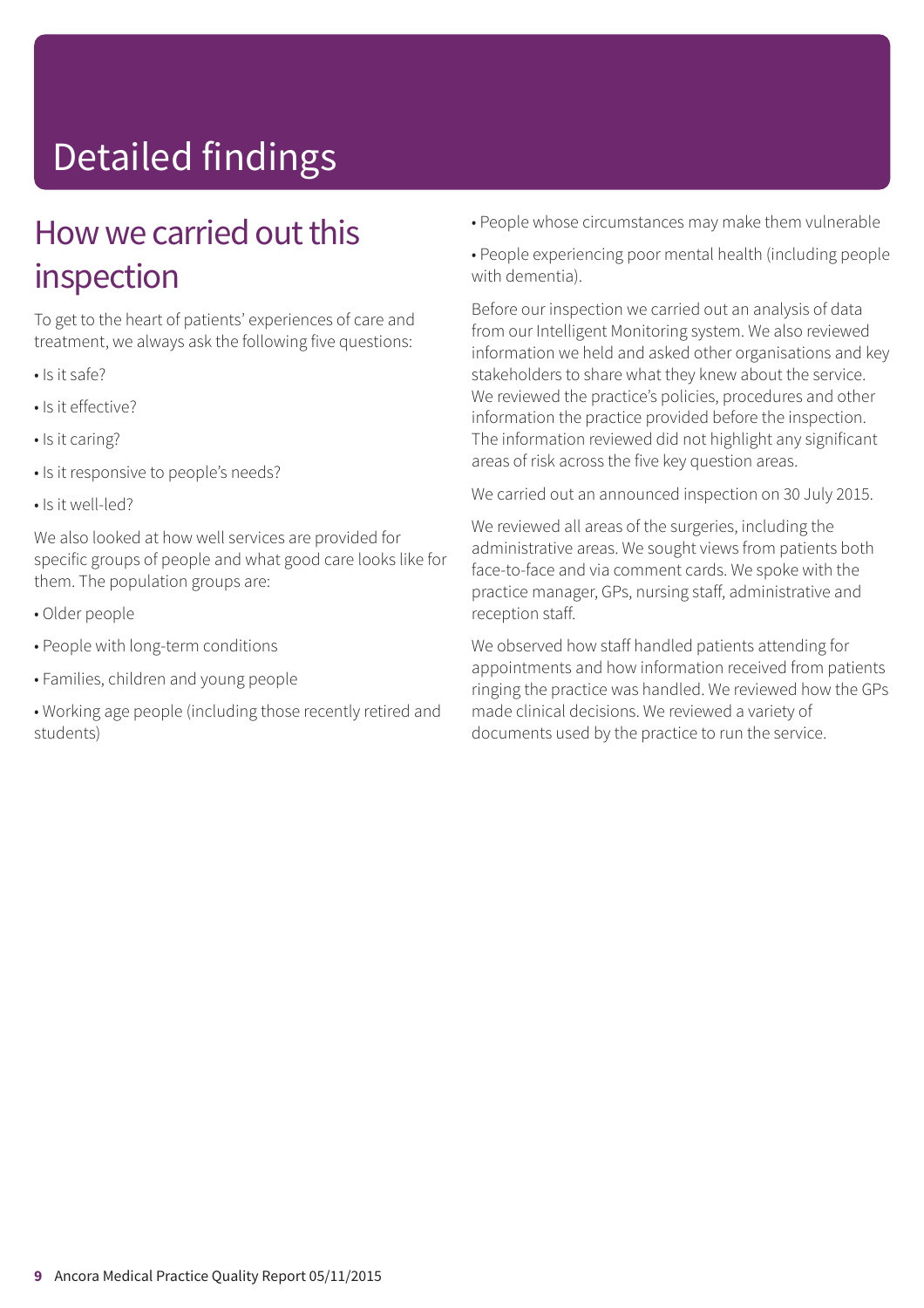## Are services safe?

### **Our findings**

### **Safe track record and learning**

There was a system in place for reporting and recording significant events. Staff and the GPs we spoke to were aware of incident reporting procedures. They knew how to access the forms and felt encouraged to report incidents. All complaints received by the practice were recorded and reviewed to identify areas for improvement, for example additional training was provided on techniques for administering injections following a patient's complaint. The practice recorded and analysed significant events.

We reviewed safety records, incident reports and minutes of meetings where these were discussed. Lessons were shared to make sure action was taken to improve safety in the practice.

#### **Overview of safety systems and processes**

The practice could demonstrate its safe track record through having risk management systems in place for safeguarding, health and safety including infection control, medication management and staffing.

There were arrangements in place to safeguard adults and children from abuse that reflected relevant legislation and local requirements. Policies were accessible on the computer system to all staff. The policies clearly outlined who to contact for further guidance if staff had concerns about a patient's welfare. There was a lead member of staff for safeguarding. Staff demonstrated they understood their responsibilities and all had received training relevant to their role.

A notice was displayed in the waiting room, advising patients that a chaperone could be provided if they wanted one. The nurses and health care assistants would act as chaperones, if required and all had received relevant training. All staff who acted as chaperones had received a disclosure and barring check (DBS). These checks identify whether a person has a criminal record or is on an official list of people barred from working in roles where they may have contact with children or adults who may be vulnerable.

There were procedures in place for monitoring and managing risks to patient and staff safety and there was a health and safety policy available. The practice had up to date fire risk assessments and carried out fire drills. All

electrical equipment was checked to ensure the equipment was safe to use and clinical equipment was checked to ensure it was working properly. The practice also had a variety of other risk assessments in place to monitor safety of the premises such as control of substances hazardous to health and infection control.

Appropriate standards of cleanliness and hygiene were followed. The practice nurse was the clinical lead who liaised with the local infection prevention teams to keep up to date with best practice. All staff were aware of who the lead was. There was an infection control policy protocol in place, however not all staff training on infection control was up to date. When we mentioned this to the practice they told us that this would be rectified and they would ensure that all staff had had the relevant training by the end of August. The practice undertook regular infection control audits and any changes required were identified and recorded on an action plan which was reviewed quarterly. The practice had also been audited by the infection control team from the local hospital. The practice had carried out Legionella risk assessments and regular monitoring was undertaken by an accredited external contractor.

The arrangements for managing medicines, including emergency drugs and vaccinations, in the practice kept patients safe (including obtaining, prescribing, recording, handling, storing and security). Prescriptions were securely stored and all were signed by a GP before the prescription was issued.

Recruitment checks were carried out and the three files we sampled showed that appropriate recruitment checks had been undertaken prior to employment. For example, proof of identification, references, qualifications, registration with the appropriate professional body and the appropriate checks through the Disclosure and Barring Service.

### **Arrangements to deal with emergencies and major incidents**

There was an instant messaging system on the computers in all the consultation and treatment rooms which alerted staff to any emergency. All staff received annual basic life support training and there were emergency medicines available in the treatment room. The practice had a

defibrillator available on the premises and oxygen with adult and children's masks.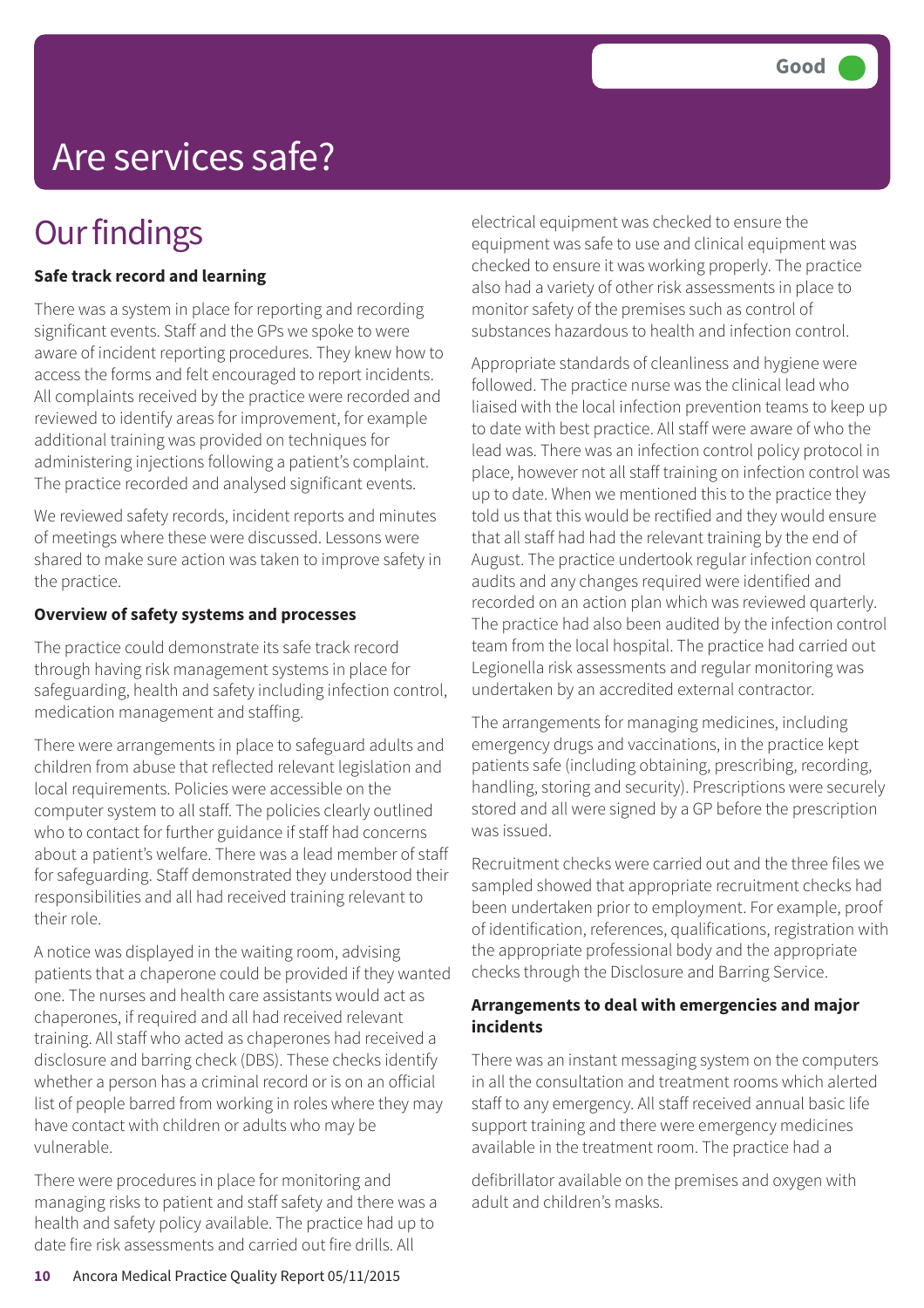## Are services safe?

The practice had a comprehensive business continuity plan in place for major incidents such as power failure or building damage. The plan included emergency contact numbers for staff. Staff knew where they could access this information.

Arrangements were in place for planning and monitoring the number of staff and mix of staff needed to meet

patients' needs. There was a rota system in place for all the different staffing groups to ensure that enough staff were on duty. The practice had also set up a register of its own staff who could work additional hours at short notice to ensure cover for unexpected absences such as sick leave.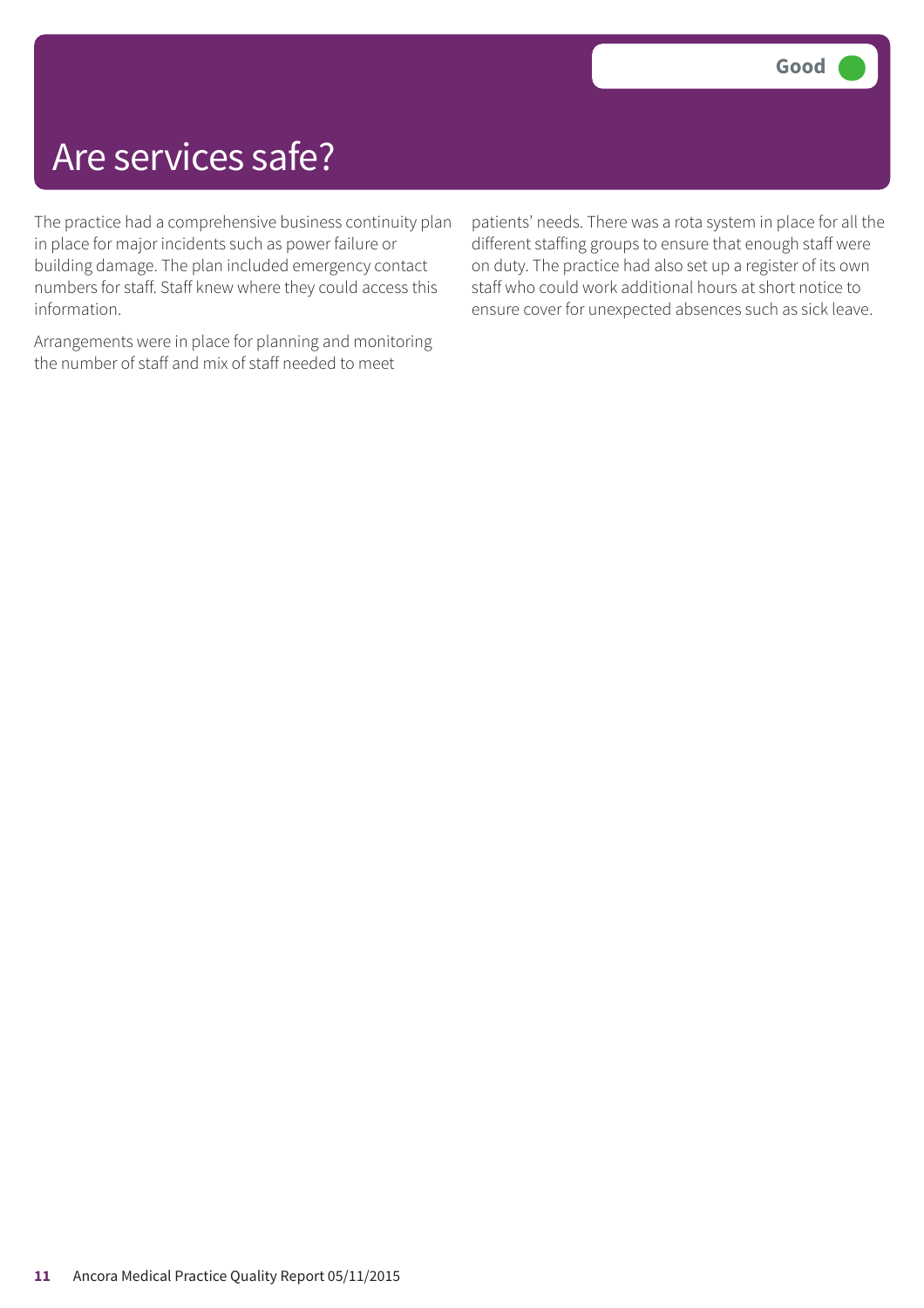# Are services effective?

(for example, treatment is effective)

## **Our findings**

### **Effective needs assessment and consent**

The practice carried out assessments and treatment in line with the National Institute of Health and Care Excellence (NICE) best practice guidelines and had systems in place to ensure all clinical staff were kept up to date. The practice had access to guidelines from NICE and used this information to develop how care and treatment was delivered to meet needs. For example, NICE guidance for patients with atrial fibrillation.

Patients' consent to care and treatment was always sought in line with legislation and guidance. Staff understood the relevant consent and decision-making requirements of legislation and guidance, including the Mental Capacity Act 2005. When providing care and treatment for children and young people, assessments of capacity to consent were also carried out in line with relevant guidance. Consent forms for surgical procedures were used and scanned in to the medical records.

### **Protecting and improving patient health**

The practice offered new patient health checks and NHS health checks for people aged 40–74. Appropriate follow-up on the outcomes of health assessments and checks were made, where abnormalities or risk factors were identified. Advice was also available on stopping smoking, alcohol consumption and weight management. Patients over the age of 75 were allocated a named GP and were also provided with a booklet which provided information and contact details for a range of organisations that covered both health and social support. Nurses used chronic disease management clinics to promote healthy living and health prevention in relation to the person's condition. The practice website and booklet contained health advice and information on a range of conditions.

The practice's uptake for the cervical screening programme was 84.5%, which was higher than the national average of 81.8%. The practice gave reminders for patients who did not attend for their cervical screening test.

Childhood immunisation rates for the vaccinations given were comparable to CCG/National averages. For example, childhood immunisation rates for the vaccinations given to under twos ranged from 92.4% to 98.7% and five year olds from 89.7% to 99.5%. Flu vaccination rates for the over 65s were 54.7%, which was slightly above national averages.

### **Coordinating patient care**

Staff had all the information they needed to deliver effective care and treatment to patients who used services. The information needed to plan and deliver care and treatment was available to relevant staff in a timely and accessible way through the practice's patient record system and their intranet system. This included care and risk assessments, care plans, medical records and test results. Information such as NHS patient information leaflets were also available.

Staff worked together and with other health and social care services to understand and meet the range and complexity of people's needs and to assess and plan ongoing care and treatment. For example regular meetings were held to discuss the needs and treatment strategies of patients with long term conditions and those with palliative care needs. These were attended by other professionals including district nurses and community matrons and care plans were routinely reviewed and updated.

### **Management, monitoring and improving outcomes for people**

The practice participated in the Quality and Outcomes Framework system (QOF). This is a system intended to improve the quality of general practice and reward good practice. The practice used the information collected for the QOF and performance against national screening programmes to monitor outcomes for patients. Patients who had long term conditions were continuously followed up throughout the year to ensure they all attended health reviews. The practice was not an outlier for the majority of QOF (or other national) clinical targets. Data from 2013-2014 showed:

- Performance for diabetes assessments and care was in line with the national averages.
- The percentage of patients with hypertension having regular blood pressure tests was similar to the national average.
- Performance for mental health assessment and care was higher than the national averages.
- The dementia diagnosis rate was much higher than the national average.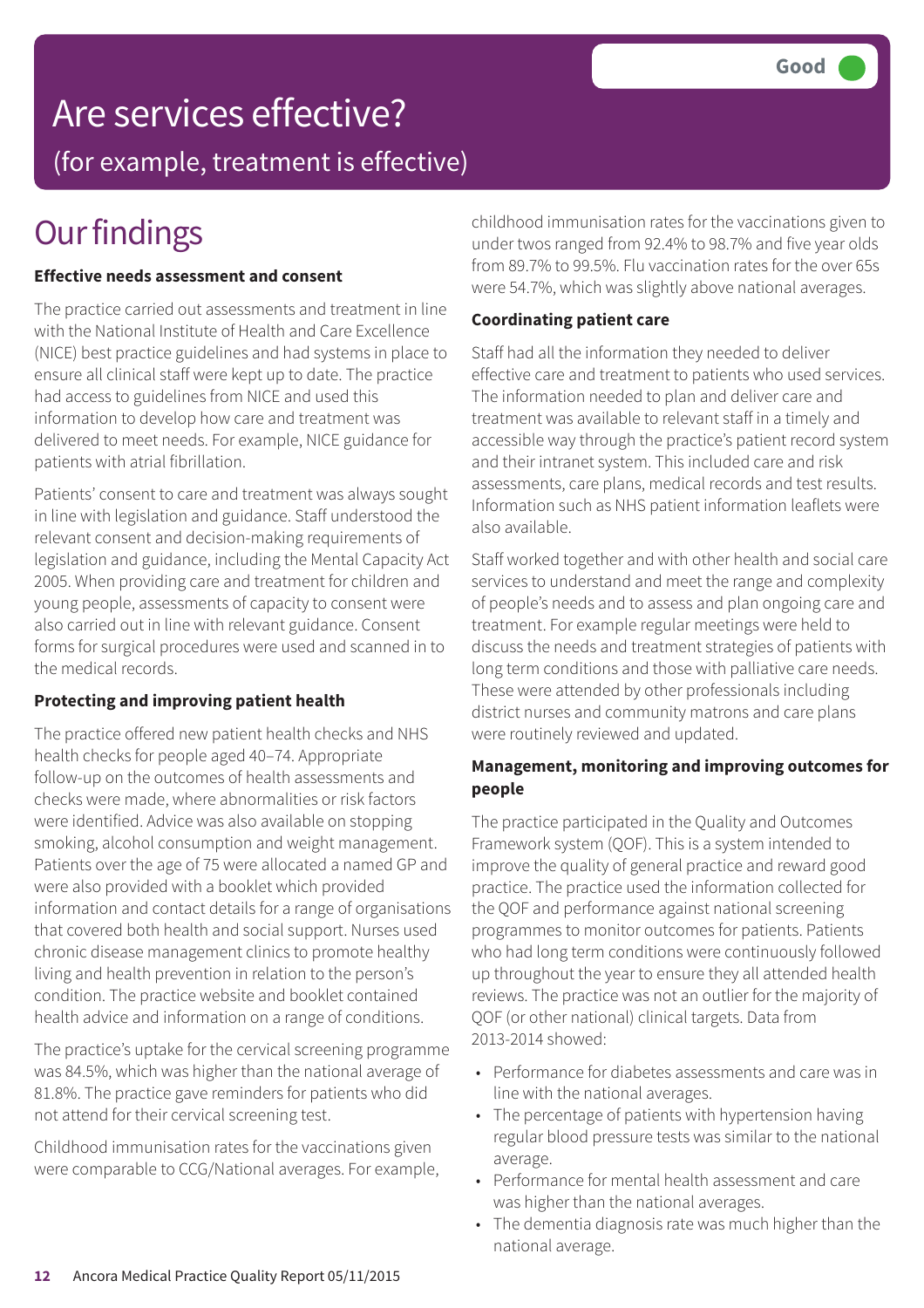## Are services effective? (for example, treatment is effective)

Where the practice performance was worse than the national average, for example in the prescribing of hypnotics, the practice was aware of this issue and was looking at the reasons for it and how it could be corrected. This higher than average prescribing rate was due to the fact that the practice operated in a deprived area and had a number of patients with drug dependency issues. The practice was working with the Active Recovery (substance misuse) programme to address these issues.

Clinical audits were carried out and all relevant staff were involved to improve care and treatment and people's outcomes. There had been 12 clinical audits completed in the last two years and a number of these were completed audits where the improvements made were checked and monitored. This included the use of hypnotics, accident and emergency admissions and atrial fibrillation. The findings from these audits were used by the practice to improve services. For example, recent action taken as a result included revised guidance on the management of atrial fibrillation and the effective use of anti-coagulants.

### **Effective staffing**

Staff had the skills, knowledge and experience to deliver effective care and treatment.

The practice had an induction programme for newly appointed non-clinical members of staff that covered such topics as fire safety, health and safety and confidentiality.

The learning needs of staff were identified through a system of appraisals, meetings and reviews of practice development needs. Staff had access to appropriate training to meet these learning needs and to cover the scope of their work. This included ongoing support during sessions, one-to-one meetings, appraisals, coaching and mentoring, clinical supervision, and facilitation and support for the revalidation of doctors. Details of mandatory and non-mandatory training where recorded on a training passport, this was reviewed during appraisal. All GPs were up to date with their appraisals and all other staff had had an appraisal within the last 12 months.

The healthcare assistants had their performance reviewed annually, by the senior nurses, against a comprehensive set of competencies. These included how to report concerns, competence in clinical tasks such as venous blood sampling, taking consent, chaperoning and handling of sharps.

Staff received training that included: safeguarding, fire procedures, basic life support and information governance awareness. Staff had access to and made use of e-learning training modules and in-house training.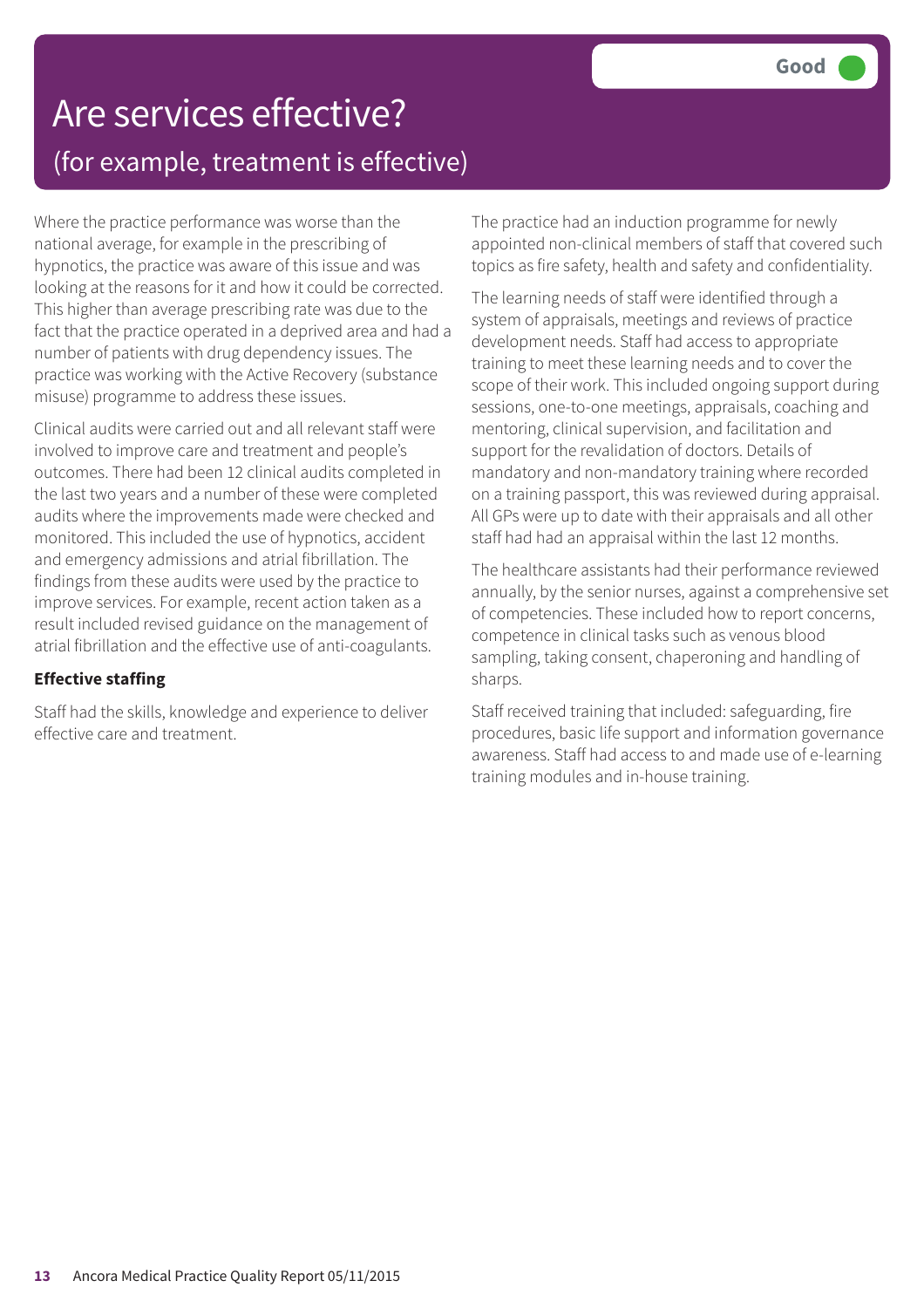# Are services caring?

### **Our findings**

### **Respect, dignity, compassion and empathy**

We observed throughout the inspection that members of staff were courteous and very helpful to patients both attending at the reception desk and on the telephone. Curtains were provided in consulting rooms so that patients' privacy and dignity was maintained during examinations, investigations and treatments. Consultation and treatment room doors were closed during consultations and conversations that took place in these rooms could not be overheard.

All of the 16 patient CQC comment cards we received were positive about the service experienced. Patients said they felt the practice offered an excellent service and staff were caring and treated them with dignity and respect. We also spoke with three members of the PPG on the day of our inspection. They also told us they were satisfied with the care provided by the practice and said their dignity and privacy was respected. These high levels of satisfaction were also mirrored in patient surveys undertake by the practice and in comments made on the Friends and Family test.

Reception staff knew that when patients wanted to discuss sensitive issues or appeared distressed they could offer them a private room to discuss their needs. Notices in the patient waiting room told patients how to access support groups and organisations. The practice's computer system notified GPs if a patient was also a carer. There was a carer's register and those identified as carers were being supported, for example, by offering health checks.

Staff told us that if families had suffered bereavement, they were sent a sympathy card. The families were also offered support and advice.

Data, showing how people felt they were treated by the practice, from the National GP Patient Survey showed from 123 responses that performance was above or in line with local and national averages. This included:

- 87.1% said the GP was good at treating them with care and concern, compared to the CCG average of 85.4% and national average of 85.1%.
- 96.6% said they had confidence and trust in the last GP they saw compared to the CCG average of 94.4% and national average of 95.3%.
- 92% said the nurse was good at treating them with care and concern, compared to the CCG average of 90.3% and national average of 90.4%.
- 93.1% of patients found reception staff helpful compared to the CCG average of 86.7**% and national** average of **86.9%.**

### **Care planning and involvement in decisions about care and treatment**

Patients we spoke with on the day of our inspection told us that health issues were discussed with them and they felt involved in decision making about the care and treatment they received. They also told us they felt listened to and supported by staff and had sufficient time during consultations to make an informed decision about the choice of treatment available to them. Patient feedback on the comment cards we received was also positive and aligned with these views.

Data from the National GP Patient Survey showed patients responded positively to questions about their involvement in planning and making decisions about their care and treatment and results were in line with local and national averages. For example:

- 89% said the last GP they saw was good at explaining tests and treatments compared to the CCG average of 85.6% and national average of 86.3%.
- 93.3% said the last nurse they saw was good at explaining tests and treatments compared to the CCG average of 89.4% and national average of 89.7%.

82.6% said the last GP they saw was good at involving them in decisions about their care compared to the CCG average of 80% and national average of 81.5%.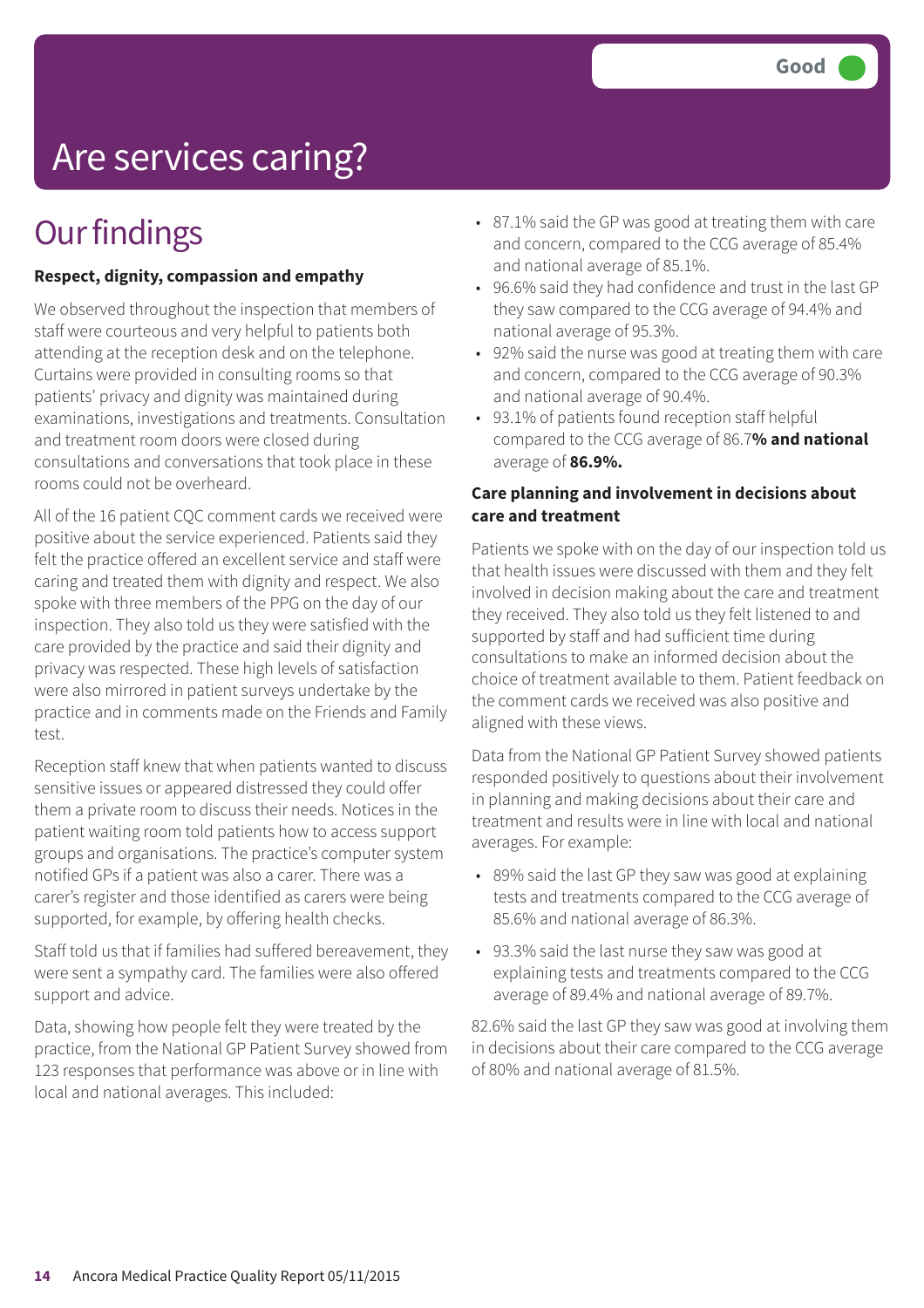### Are services responsive to people's needs? (for example, to feedback?)

## **Our findings**

### **Responding to and meeting people's needs**

The practice worked to improve outcomes for patients in the area. For example**,** the practice provided enhanced services to try to prevent unplanned admissions. Alerts were set up on the practices IT system to identify any patients who had an unplanned admission and the practice worked with the patients and other health and social care agencies to reduce the risk of further unplanned admissions.

There was an active PPG which met on a regular basis, carried out patient surveys and worked with the practice management team to improve services for patients. This included the introduction of a new system to remind patients of appointments and also enabled them to notify the practice if they wished to cancel an appointment. Since its introduction in February 2105 over six hours of appointment time had been reused.

Services were planned and delivered to take into account the needs of different patient groups. For example;

- The practice offered extended hours on Tuesday, Wednesday and Thursday evenings with appointments available until 8.00pm for patients who could not attend during normal opening hours.
- There were longer appointments available for people with a learning disability.
- Home visits were available for elderly patients.
- Urgent access appointments were available for children and those with serious medical conditions.
- There were disabled facilities, hearing loop and translation services available.
- They had developed the "Green Book" which provided a comprehensive range of self-help, education and information for patients over 75.
- The practice had worked with the Alzheimer's Society to include a section in the Green Book called "This is me" where patients could write down things that were important to them and memories which would be helpful should they start to suffer memory failure or if it worsened.

#### **Access to the service**

Results from the National GP Patient Survey showed that patient's satisfaction with opening hours was 79.8% compared to the CCG average of 77.6% and national average of 75.7%.

The practice was open from 8.00am to 6.30pm and offered extended hours on a Tuesday, Wednesday and Thursday until 8.00pm. In addition appointments could be booked up to three months in advance, urgent appointments were also available. The practice also ran an emergency surgery on a Friday afternoon. GPs and nursing staff worked across both surgeries so that patients could access a GP of their choice at the surgery nearest to them.

Wherever possible the practice tried to give patients appointments with their usual GP as they felt this provided the best continuity of care.

### **Listening and learning from concerns and complaints**

The practice has a system in place for handling complaints and concerns. Its complaints policy is in line with recognised guidance and contractual obligations for GPs in England and there was a designated responsible person who handled all complaints in the practice. Information about how to make a complaint was available in the waiting room, on the website and in the practice leaflet. The complaints policy clearly outlined a time framework for when the complaint would be acknowledged and responded to. In addition, the complaints policy outlined who the patient should contact if they were unhappy with the outcome of their complaint.

Patients we spoke with were aware of the process to follow if they wished to make a complaint.

We looked at complaints received in the last 12 months and found that they were dealt with in a timely and appropriate way and had been responded to with a full explanation and apology.